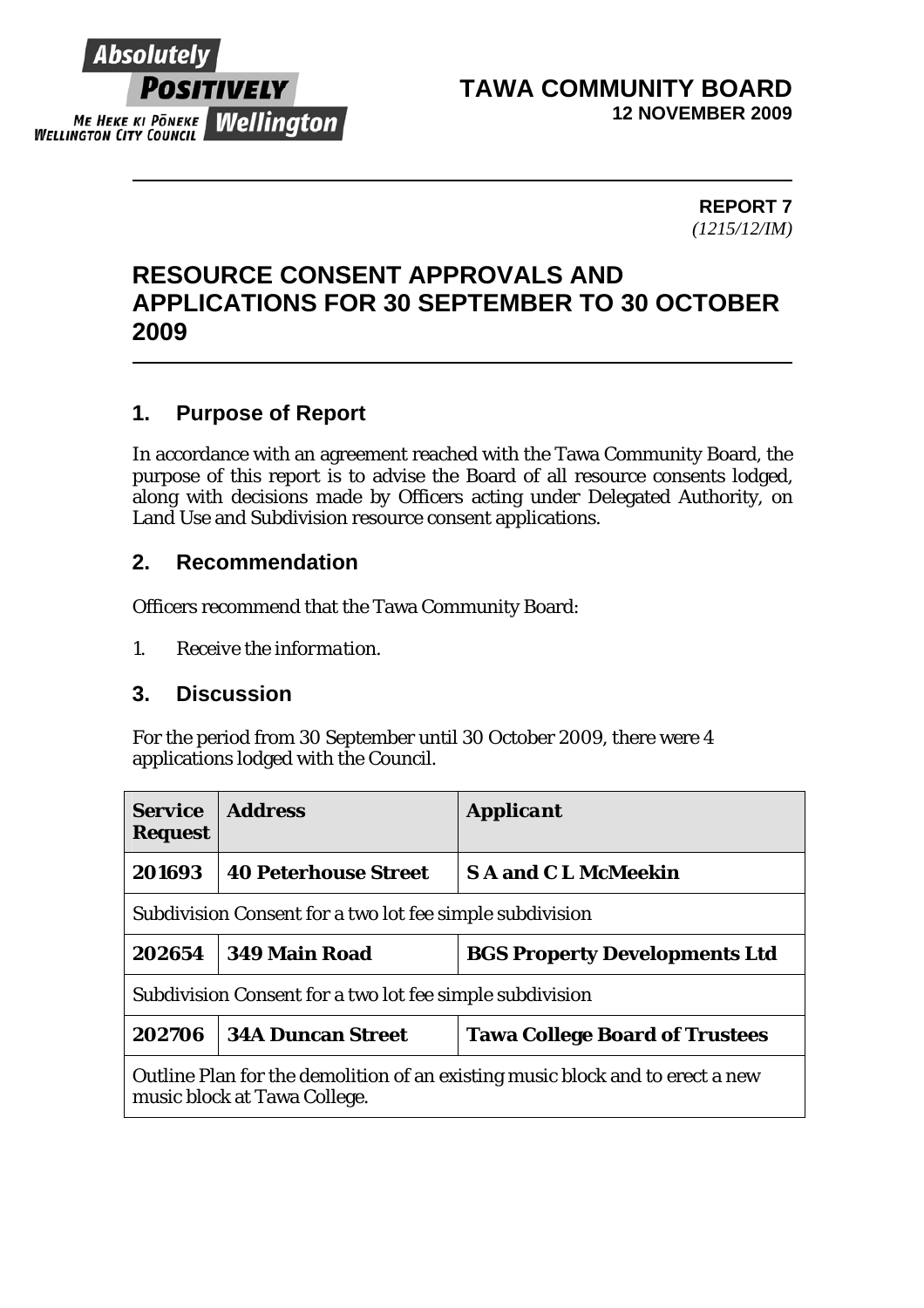|                                                                                                                    | $201674$   179 Bing Lucas Drive | <b>Natasha Abram and Michael</b><br><b>Henry</b> |  |  |
|--------------------------------------------------------------------------------------------------------------------|---------------------------------|--------------------------------------------------|--|--|
| Change of Condition due to change in house design relating to Service Request<br>number 194851 to amend earthworks |                                 |                                                  |  |  |

For the period from 30 September until 30 October 2009, there were 7 applications approved under delegated authority.

| <b>Service</b><br><b>Request</b>                                                                                                                                                                                       | <b>Address</b>                        | <b>Applicant</b>                      |  |  |
|------------------------------------------------------------------------------------------------------------------------------------------------------------------------------------------------------------------------|---------------------------------------|---------------------------------------|--|--|
| 200143                                                                                                                                                                                                                 | <b>103 Bing Lucas</b><br><b>Drive</b> | <b>Martin and Tanya Chalk</b>         |  |  |
| Land Use Consent for earthworks to create a building platform for a proposed<br>dwelling                                                                                                                               |                                       |                                       |  |  |
| 201285                                                                                                                                                                                                                 | 210 Main Road                         | <b>Sign of the Times Ltd</b>          |  |  |
| Land Use Consent to erect and use three new business signs on an existing<br>parapet at the top of the building.                                                                                                       |                                       |                                       |  |  |
| 201533                                                                                                                                                                                                                 | <b>19 Ranui Terrace</b>               | <b>PO Wilson and MA Wilson</b>        |  |  |
| Land Use Consent for the construction of second road crossing                                                                                                                                                          |                                       |                                       |  |  |
| 201218                                                                                                                                                                                                                 | <b>35 Findlay Street</b>              | <b>Peter and Pamela Bowers</b>        |  |  |
| Land Use Consent for additions and alterations to a house in the Tawa flood<br>hazard area.                                                                                                                            |                                       |                                       |  |  |
| 198766                                                                                                                                                                                                                 | <b>153 Bing Lucas</b><br><b>Drive</b> | <b>Catherine Jeffries</b>             |  |  |
| Land Use Consent for earthworks and Change of Condition (a) related to Service<br>Request 69601, and variation of Consent Notice for earthworks and construction<br>of a house outside the restricted house site area. |                                       |                                       |  |  |
| 202706                                                                                                                                                                                                                 | <b>38A Duncan Street</b>              | <b>Tawa College Board of Trustees</b> |  |  |
| Outline Plan for the demolition of an existing music block and to erect a new<br>music block at Tawa College.                                                                                                          |                                       |                                       |  |  |